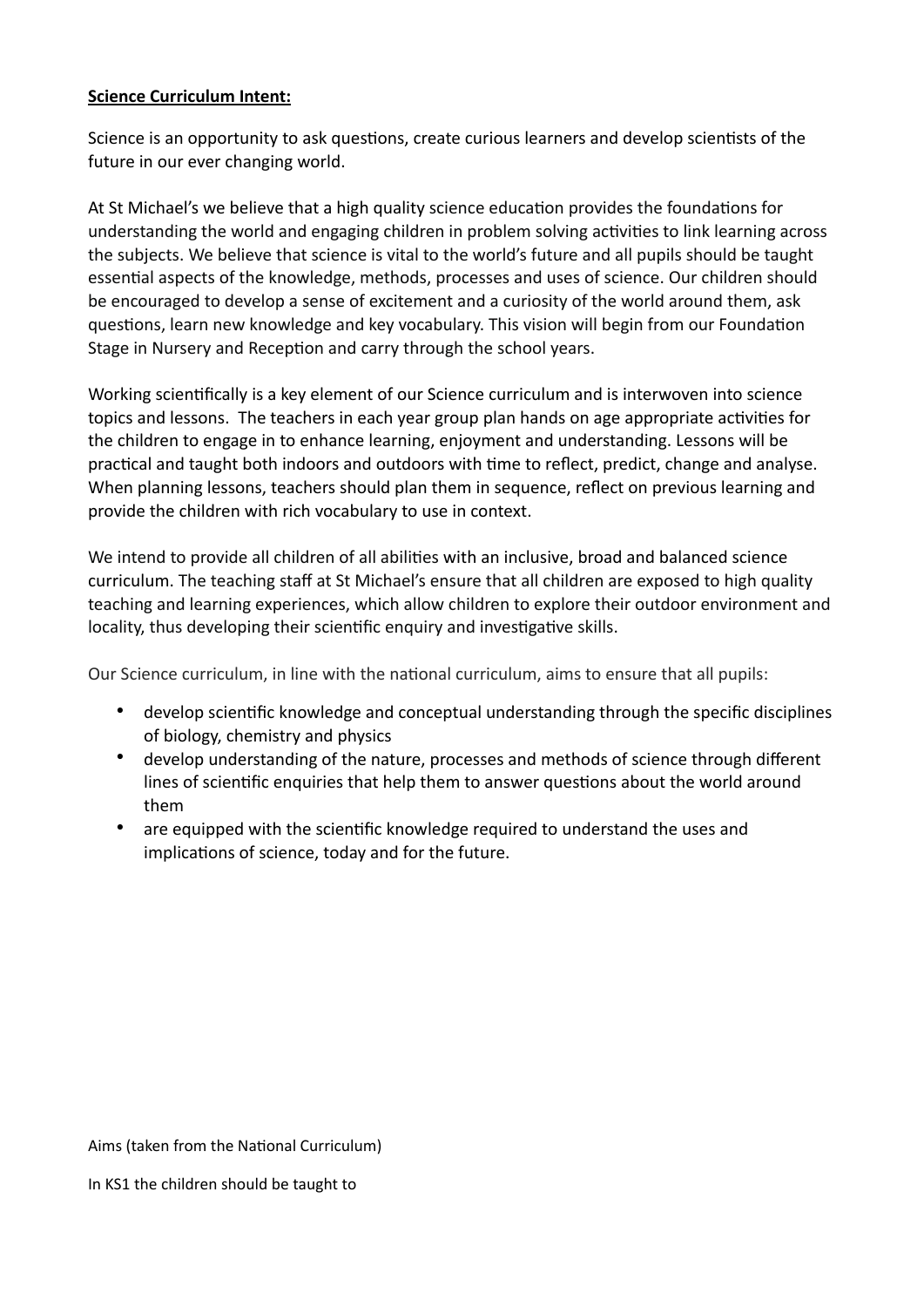- ask simple questions and recognise that they can be answered in different ways
- Observe closely, using simple equipment
- Perform simple tests
- Identify and classify
- Use their observations and ideas to suggest answers to questions
- Gather and record data to help in answering questions.

In lower KS2 the children should be taught to

- ask relevant questions and use different types of scientific enquiries to answer them
- set up simple practical enquiries, comparative and fair tests
- Make systematic and careful observations and, where appropriate, take accurate measurements using standard units, using a range of equipment, including thermometers and data loggers
- Gather, record, classify and present data in a variety of ways to help in answering questions
- Record findings using simple scientific language, drawings, labelled diagrams, keys, bar charts, and tables
- Report on findings from enquiries, including oral and written explanations, displays or presentations of results and conclusions
- Use results to draw simple conclusions, make predictions for new values, suggest improvements and raise further questions
- Identify differences, similarities or changes related to simple scientific ideas and processes
- Use straightforward scientific evidence to answer questions or to support their findings.

## **Science Curriculum Implementation:**

As a school we use the Rising Stars 'Switched on Science' scheme of work to ensure there is consistency throughout the school and focus on the key vocabulary in year group. Teachers map out the science topics in their long term plans and ensure each area is taught ready for transition into the next year group. In our Early Years Foundation Stage the teaching staff focus on aspects in Understanding the World and Expressive Arts and Design to build the children's knowledge, vocabulary and curiosity through extensive outdoor learning opportunities and weekly forest